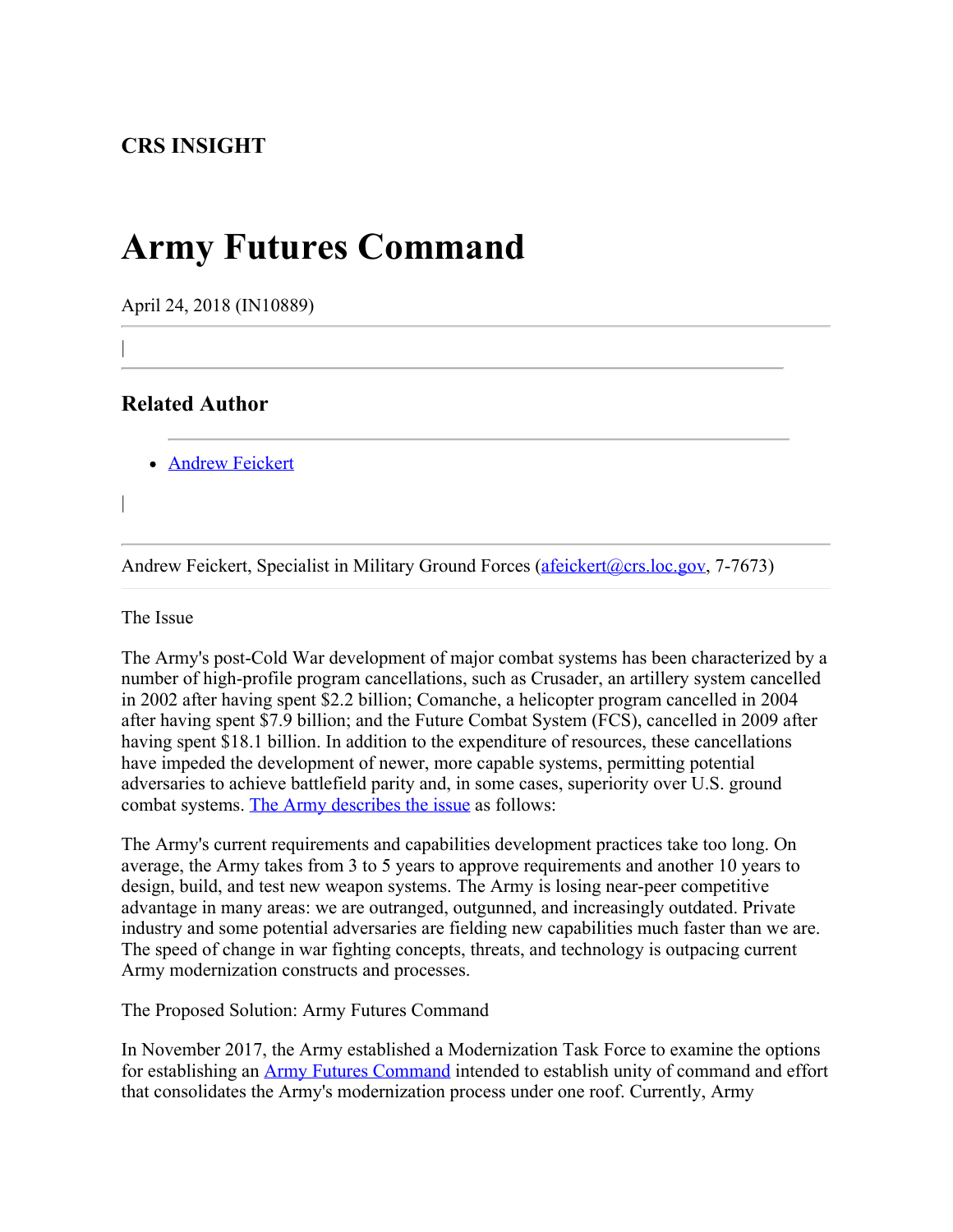modernization activities are primarily spread among Forces Command (FORSCOM), Training and Doctrine Command (TRADOC), Army Materiel Command (AMC), Army Test and Evaluation Command (ATEC), and the Army Deputy Chief of Staff G-8. Intended to be a 4 star headquarters [consisting of 500 or fewer military and civilian personnel](https://insidedefense.com/sites/insidedefense.com/files/documents/2018/apr/04182018_afc.pdf) largely drawn from existing Army commands, Army Futures Command is planned to be established in an urban environment with ready access to academic, technological, and industrial expertise. A decision on its location is expected in the summer of 2018. Reportedly, [most Army Futures](https://insidedefense.com/daily-news/army-futures-command-will-be-major-command) [Command personnel are to remain with their current commands and only the headquarters](https://insidedefense.com/daily-news/army-futures-command-will-be-major-command) [group will relocate](https://insidedefense.com/daily-news/army-futures-command-will-be-major-command). The Army intends Army Futures Command to achieve an initial operational capability in the summer of 2018 and full operational capability about a year later.

Army Futures Command Modernization Priorities

Army Futures Command Cross Functional Teams are intended to manage the [Army's six](https://www.armed-services.senate.gov/imo/media/doc/Esper-Milley_04-12-18.pdf) [current modernization priorities:](https://www.armed-services.senate.gov/imo/media/doc/Esper-Milley_04-12-18.pdf)

- **Long Range Precision Fires:** Modernize cannon artillery for extended range and volume and increased missile capabilities to restore Army dominance in range.
- **Next Generation of Combat Vehicles:** Develop prototypes leading to replacement of the current fleet of infantry fighting vehicles, and later tanks, in manned, unmanned, and optionally manned variants.
- **Future Vertical Lift:** Incorporate manned, unmanned, and optionally manned variant vertical lift platforms to provide superior speed, range, endurance, altitude, and payload capabilities.
- **Network:** Develop expeditionary infrastructure solutions to fight reliably on the move in any environment.
- **Air and Missile Defense:** Ensure future combat formations are protected from modern and advanced air and missile delivered fires, including drones.
- **Soldier Lethality:** Develop the next generation of individual and squad weapons; improve body armor, sensors, and radios; and develop a synthetic training environment.

Potential Issues for Congress

- How will existing Army Commands be re-aligned to support the creation of Army Futures Command? If the missions of existing commands are significantly changed as a result of re-alignment, is there potential to further consolidate existing Army Commands to create greater efficiencies, and could this result in a workforce reduction?
- How will the creation of Army Futures Command change the Army's modernization process? Will Army Futures Command merely superimpose another layer of bureaucracy on a slightly modified process, or will it result in a completely new way of doing business?
- Will new or modified Department of Defense and/or legislative authorities be required to support Army Futures Command?
- How will Army Futures Command operate within the overall context of the Department of Defense acquisition process?
- What metrics will the Army employ to demonstrate to Congress that Army Futures Command has made a demonstrable improvement in the Army's modernization process?
- How will Army Futures Command manage dedicated contractors to ensure that it does